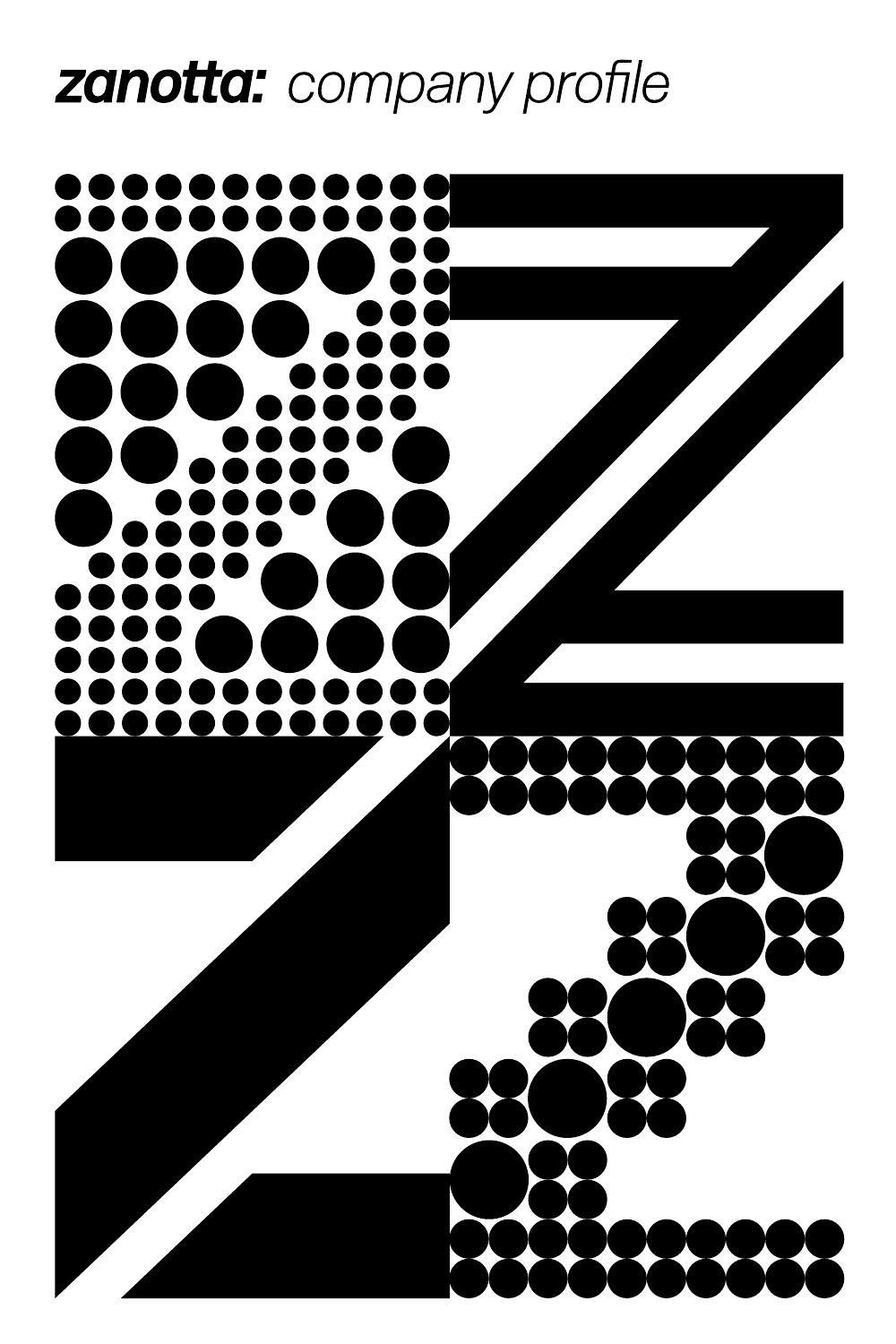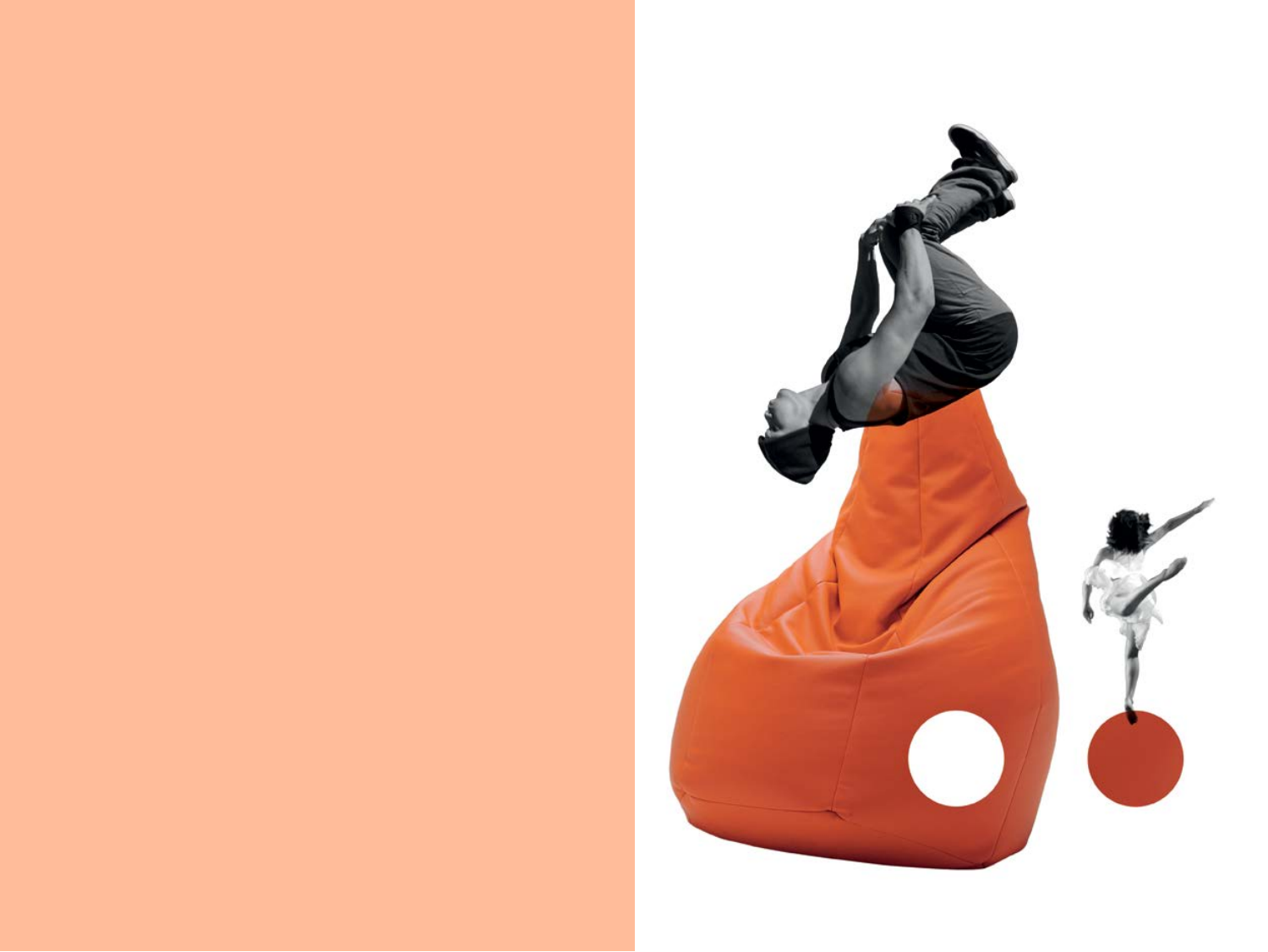Zanotta, ovvero l'azienda che porta l'ironia nell'universo domestico, che suggerisce modalità diverse per sentirsi meglio nel mondo della casa, che per prima ha inserito nel proprio catalogo le opere dei grandi maestri del design, facendo nascere una "collezione" ineguagliabile di capolavori, premiati ed esposti nei più importanti musei del design.

Zanotta, ovvero l'azienda creata a propria immagine e somiglianza da Aurelio Zanotta, un imprenditore con il fiuto per le cose belle, colte, eccentriche e sperimentali con cui convivere quotidianamente. Un personaggio che ha scritto, con energia e passione, una "ricetta impossibile" da eguagliare, mostrando al mondo intero le potenzialità infinite della ricerca e della creatività applicate al mondo del furniture design.

#### Among the original progenitors and standard bearers of Italian furniture design—the intrepid canaries when home furnishing was little more than a utilitarian cave—Zanotta has carved out an all but untouchable place in the ranks of contemporary luxury. The first to grace its catalogue with works by some of the industry's boldest names, in sixty years Zanotta's amassed a veritable pantheon of award-winning designs, with almost a fifth

residing in permanent museum displays.

Today, many of these iconic silhouettes, inflected with more than a note of irony, continue to reflect the larger-thanlife spirit of the brand's founder and namesake, Aurelio Zanotta, a consummate businessman with an instinctual flair for injecting beauty, ingenuity, and whimsy into daily life. Incorporating the lessons of rigorous material and formal R&D, his is a recipe and legacy that has conquered the vicissitudes of trend and promises to withstand the test of time.

#### *— z come zanotta z for zanotta*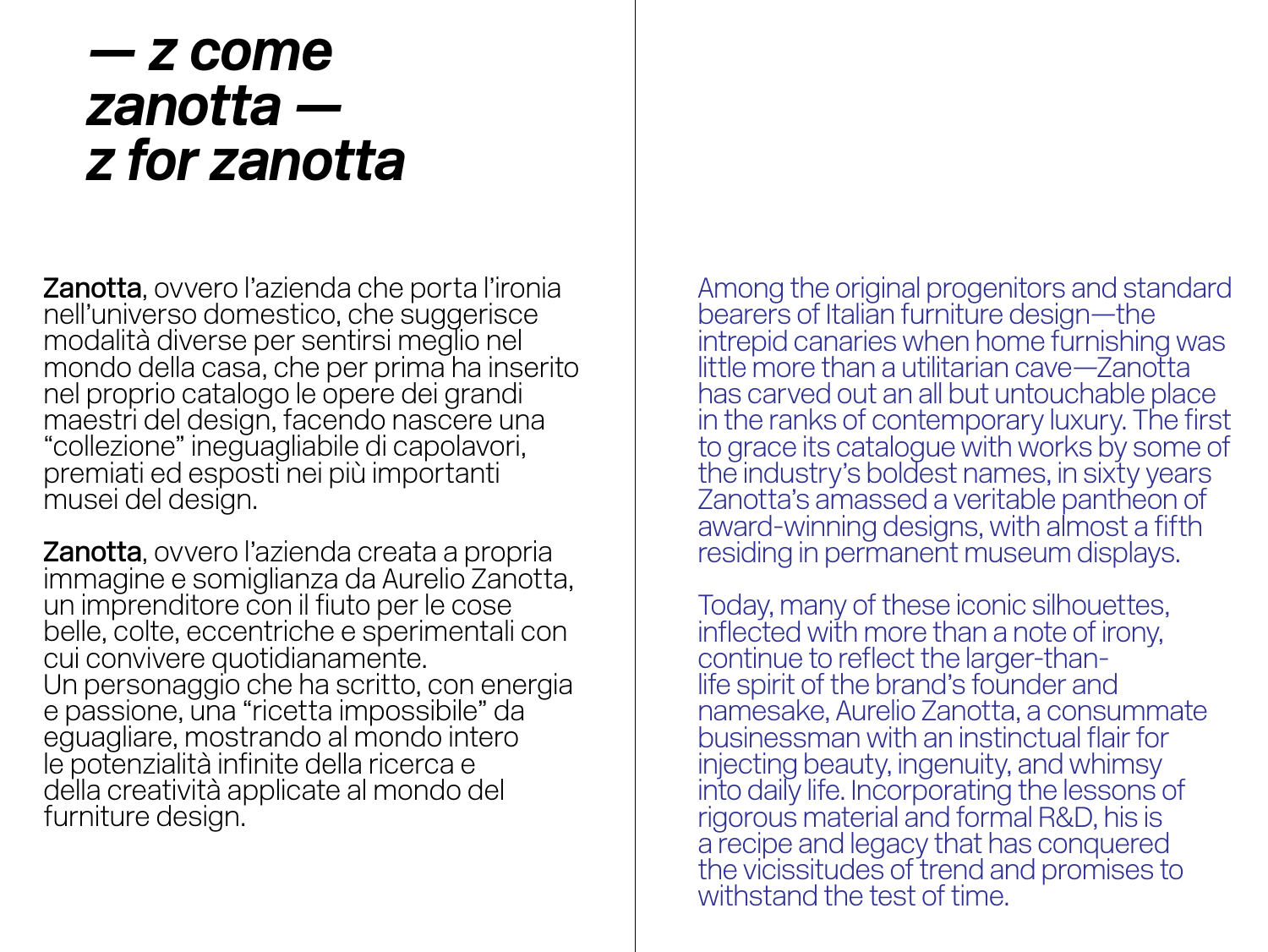# *— filosofia philosophy*

*"Zanotta fa parte della storia e dell'attualità del design internazionale… esprime una visione del mondo, una filosofia che ha cercato in ogni epoca di andare oltre il presente, per individuare linguaggi e prodotti, in grado di parlare 'per sempre'. Zanotta, nel suo catalogo, ha tantissimi long bestsellers: questa è la prova che se si lavora bene, la storia non è un peso ma un'opportunità."*  Aldo Colonetti

**La storia di Zanotta è la storia di sessant'anni di intuizioni e di record, di azzardi e di curiosità, e soprattutto di risultati speciali che poche aziende possono vantare: con oltre 550 prodotti realizzati, Zanotta ha un posto a sé nel grande mondo del design.** 

**Un'azienda e un catalogo difficili da imitare, la cui filosofia è "produrre cultura e profitto contemporaneamente", con la convinzione che "l'industria dell'arredamento debba sforzarsi per anticipare bisogni futuri, non limitandosi a soddisfare la domanda passiva del pubblico". Un assunto che rimane ancora valido, e che vede nel "bello, fruibile e duraturo" l'obbiettivo che tutti cercano nel design di oggi, e che Zanotta considera irrinunciabile per gli oggetti della sua collezione, ognuno dei quali destinato alla vita di tutti i giorni.**

*"Zanotta simultaneously represents both the past and the present of international design...The brand expresses a vision of the world, a philosophy that has always strived to go beyond the present in order to identify languages and products able to speak 'forever.' In its catalogue Zanotta has many lifelong bestsellers. This is evidence that if you work well, the past is never a burden, but an opportunity."*  **Aldo Colonetti**

**The story of Zanotta is of one intuition—of risk taking, curiosity, reward and, above all, accomplishment—written over six fruitful decades. In that span, the brand has churned out a staggering total of 550 designs, with almost a fifth residing in permanent collections at the most prestigious museums and institutions around the world, represented by 330 individual pieces. And while its position in the pages of design history becomes ever-more rarefied, Zanotta's creations are intended for much more than collecting dust behind glass walls and velvet rope. Every piece, rather, is deliberately designed for active enjoyment in daily life. Founded on the philosophy that culture and profit aren't at odds; convinced that the furniture industry mustn't simply bend, passively, to public demand, but must actively anticipate future needs; and espousing both exceptional form and uncompromising function, the Zanotta company and catalogue remain true originals.**

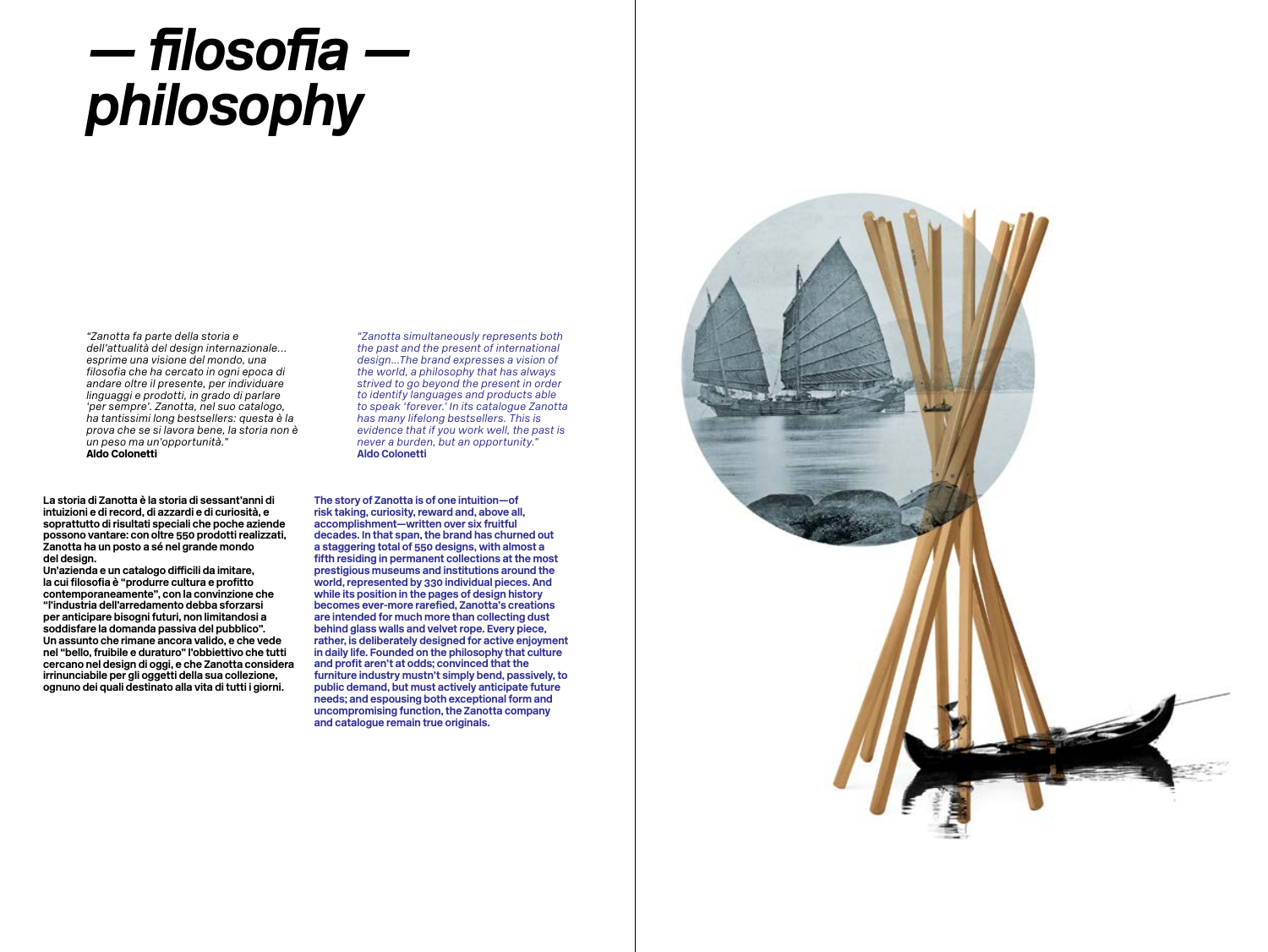### *— più di 60 anni di storia more than 60 years of history*

*"Aurelio Zanotta diceva che «bisogna andare al cuore dell'oggetto, scarnificarlo, renderlo pulito e logico: in questo modo se ne esaltano le caratteristiche effettive e se il modello è corretto, si consolida nel tempo»".* **Duilio Gregorini**

**Fondata nel 1954 da Aurelio Zanotta, l'azienda si è inizialmente concentrata intorno alla produzione di divani e poltrone, superando la tradizione artigianale delle botteghe del tappezziere - a cui normalmente faceva riferimento la produzione di mobili imbottiti - e indirizzandosi verso un design "colto", tra le aziende che hanno scritto le prime significative pagine della storia del design italiano. Grazie all'incontro con alcuni personaggi oggi leggendari, intercettati grazie alla curiosità, all'istinto e al carisma del suo fondatore, l'azienda aveva intrapreso un percorso nuovo, iniziando a interessarsi alle nuove tecnologie e ai nuovi materiali, e contemporaneamente dimostrandosi sensibile alle ricerche artistiche più pure, ma soprattutto aprendo le sue porte ai grandi progettisti.**

**E così già nei primi anni Settanta iniziano alcuni lungimiranti, e per quegli anni evidentemente visionari, progetti di riedizioni. Zanotta si avvicina all'opera del padre del razionalismo italiano, Giuseppe Terragni, e nell'arco di alcuni anni entrano in catalogo la poltroncina Sant'Elia, la seggiola Lariana e la Follia, per anni icona stessa dell'azienda.** 

*"Aurelio Zanotta used to say, 'We need to get to the heart of the object, to extrapolate it and to make it clean and logical. In doing so, its true characteristics are emphasized and, if the model is right, it consolidates over time.'"* **Duilio Gregorini**

**When Aurelio Zanotta opened the doors to his eponymous label in 1954, its initial focus was on the production of sofas and armchairs which, at the time, were overwhelmingly the domain of upholstery workshops. But Zanotta's vision far exceeded the largely utilitarian scope of local upholsterers. Beyond its surface functionality, he recognized in furniture design a new form of cultural expression—a venerable creative outlet worthy of the same respect afforded to traditional artistic exploits like painting and sculpture. Bolstered by instinct, charisma, and a natural interest in emerging materials and technologies, his unique and, at the time, revolutionary path brought Zanotta into contact with some of the now legendary icons of Italian design.** 

**In the early 1970s, it led him to several visionary reedition projects, including the faithful reproduction of works by Italian Rationalist master Giuseppe Terragni, such as the Sant'Elia armchair and the Lariana and Follia chairs—the latter of which would, in just a matter of years, become a recognizable fixture of the Zanotta brand.** 

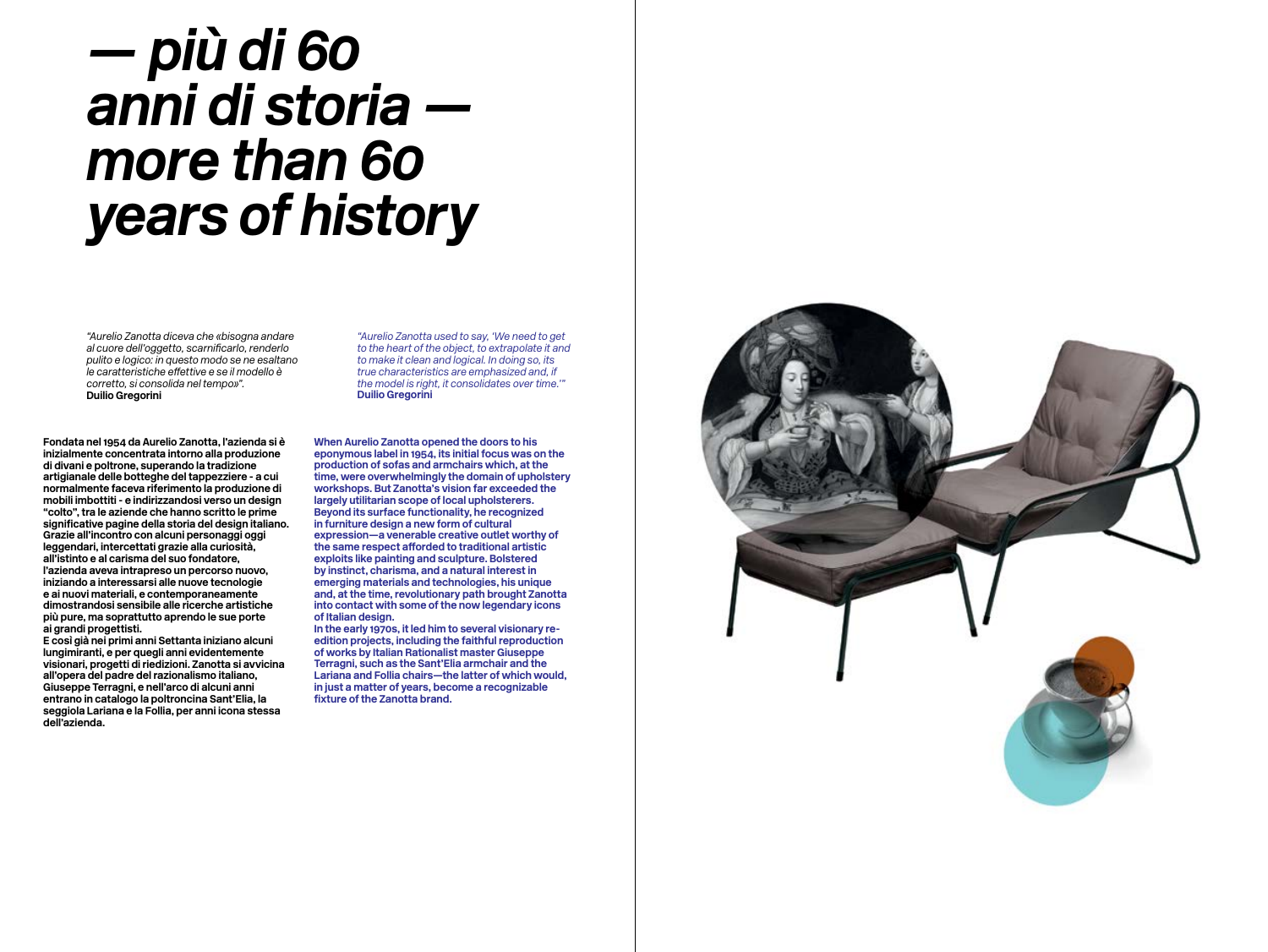*"Zanotta ha avuto quella capacità di costruire un dialogo non solo coi designer, ma anche col mondo. Di creare una 'visione del mondo', e da qui la nascita di quelli che vengono chiamati i 'classici' del design. Se qualcuno è capace di crearli vuol dire che è in grado di stabilire una concezione del mondo."* Philippe Daverio

**Contemporaneamente, con audacia e azzardo, produce l'altrettanto celebre Mezzadro dei fratelli Achille e Pier Giacomo Castiglioni, che era rimasto prototipo dai tempi della mostra di Villa Olmo "Colori e Forme nella Casa d'Oggi". E scegliere dal passato progetti ancora attuali diventerà nel tempo uno dei fili rossi ricorrenti di Zanotta, ripescando oggetti di Max Bill, Giuseppe Pagano, Gino Levi Montalcini, Piero Bottoni, Carlo Mollino, Joe Colombo e altri ancora.**

**Tutti "pezzi storici" che hanno permesso a Zanotta di costruire un legame di continuità della propria collezione con un passato glorioso, e dare corpo a un progetto teso a realizzare all'interno del proprio catalogo una microstoria dell'evoluzione del Design Italiano nel settore del mobile, a partire dagli inizi del Novecento.**

*"Zanotta knows the art of establishing a dialogue both with designers and the world, in order to create a 'vision of the world'; hence, the birth of items named as the 'classics' of design. If anyone knows how to create them, it means that he can define a concept of the world."* **Philippe Daverio**

**With fearlessness and alacrity, he went on to resurrect the iconic Mezzadro stool by brothers Achille and Pier Giacomo Castiglioni, which had remained a prototype since the famed "Colours and Forms in Today's Home" exhibition at Villa Olmo. The ability to cull from the past in order to inspire the present would ultimately become a hallmark of the Zanotta brand, instantiated in the reissue of various works pulled from its archive, including pieces by Max Bill, Giuseppe Pagano, Gino Levi Montalcini, Piero Bottoni, Carlo Mollino, Joe Colombo and many others. Today, Zanotta sees its preoccupation with HISTORIC WORK as source of perspective—a way of understanding its place in the evolutionary lineage of great furniture. Equally important is an element of preservation—respectful reissues as a means of honoring and safeguarding, within Zanotta's catalogue, the best of twentieth-century design.** 

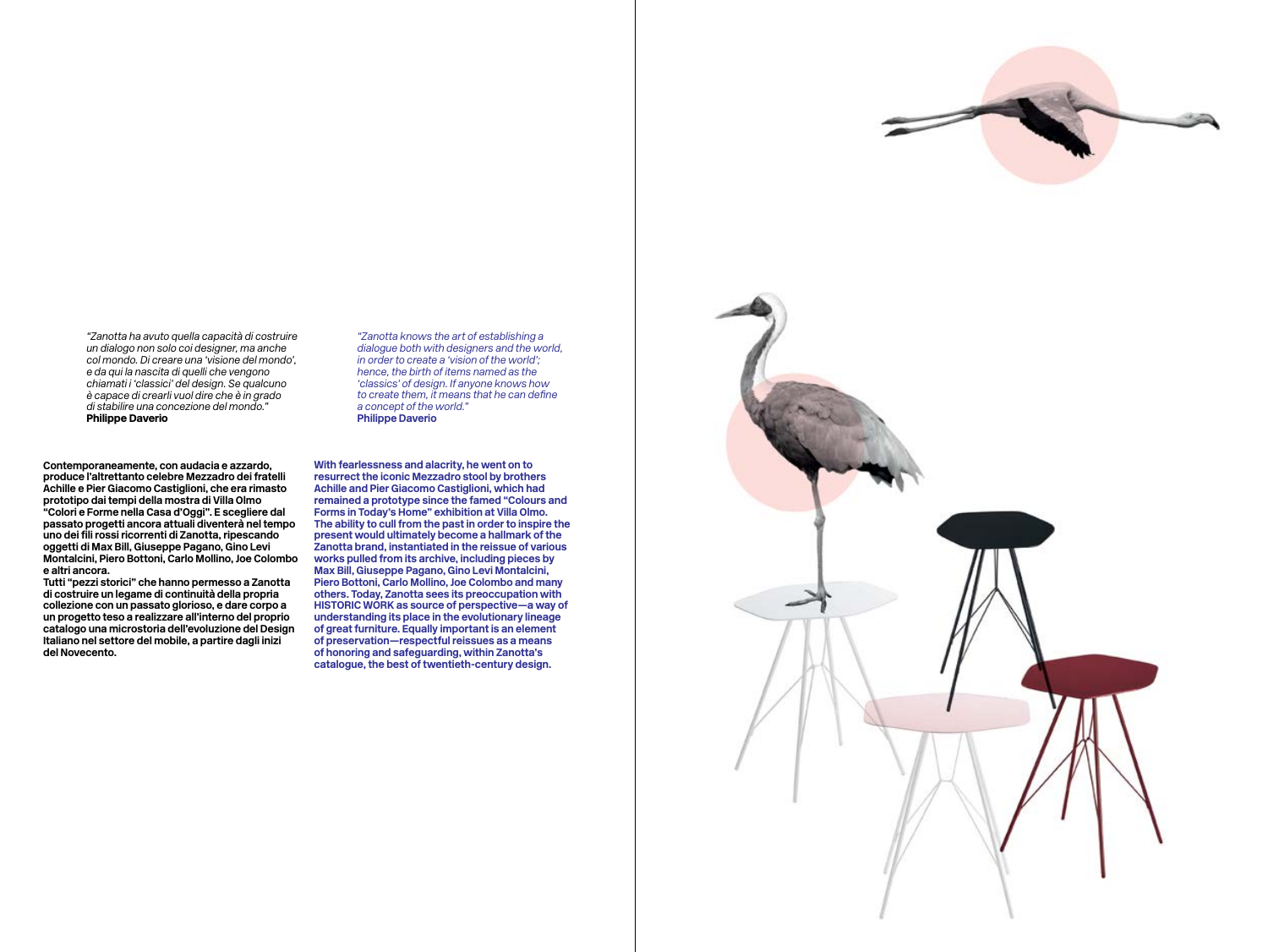*"Zanotta è un esempio di alta competenza specialistica e di apertura a tutto campo verso l'arte e le diversità dei linguaggi."*  **Riccardo Dalisi**

**Zanotta aveva anche compreso che il mondo dell'arte contemporanea poteva costituire un importante ossigeno per il design e l'universo domestico. E agli inizi degli anni Ottanta aveva iniziato a pensare a un vero e proprio catalogo di oggetti dal segno ancor più libero, dove unire le ricerche e le sperimentazioni di artisti e progettisti meno allineati, e dove far confluire la sapienza di maestri artigiani capaci di realizzare oggetti al confine tra arte e design. Una stagione che prenderà il nome di Zabro, e che nel 1989 si trasformerà in Zanotta Edizioni: un luogo pieno di sorprese, dove brillano insieme i funambolici pensieri di Bruno Munari e Alik Cavaliere, Fortunato Depero e Alessandro Mendini, Ettore Sottsass e Riccardo Dalisi, Pierre Charpin e di tanti altri ancora. Una collezione che nel 1991, per il suo "forte spessore culturale", ha ottenuto la Segnalazione d'Onore del Compasso d'Oro. Oggetti, tutti, che si ispirano alla tradizione dell'artigianato artistico italiano, e che liberati dai vincoli della produzione strettamente industriale, mostrano una forte componente di lavoro "fatto a mano", spesso recuperando tecniche in disuso, come l'intarsio o la decorazione pittorica, oppure altre nuove e sperimentali. Tutti oggetti di piccola serie, con una numerazione limitata che ne accresce il valore nel tempo.**

*"Zanotta is an example of high expertise and all-round openness towards the art and the variety of languages."* **Riccardo Dalisi**

**From early on, Zanotta possessed an instinctual sense of the co-constitutive relationship between art and design—a prescient understanding of the former as essential nourishment for the latter, and vice versa. In the early 1980s, the company began envisioning a catalogue of even more radical forms, which would unify the research and experimentation of lesser known artists and designers with an eye towards straddling, and ultimately blurring, any line between the two categories.** 

**Out of that moment came the Zabro collection recast as Zanotta Edizioni in 1989—combining the unexpected, high wire expressions of talents like Bruno Munari and Alik Cavaliere; Fortunato Depero and Alessandro Mendini; Ettore Sottsass, Riccardo Dalisi, and Pierre Charpin, among others. Honoring the tradition of Italian craftsmanship, and liberated from the constraints of industrial production, each piece possessed a strong handmade component, often resurrecting beloved techniques like inlay and decorative paint—which had largely fallen to the wayside—as well as introducing new, innovative variations. Done as special editions in limited production, all would increase exponentially in value over time. In 1991, the collection received a Compasso d'Oro Award of Honor for its "strong cultural importance."** 





### *— al confine tra arte e design — on the border between art and design*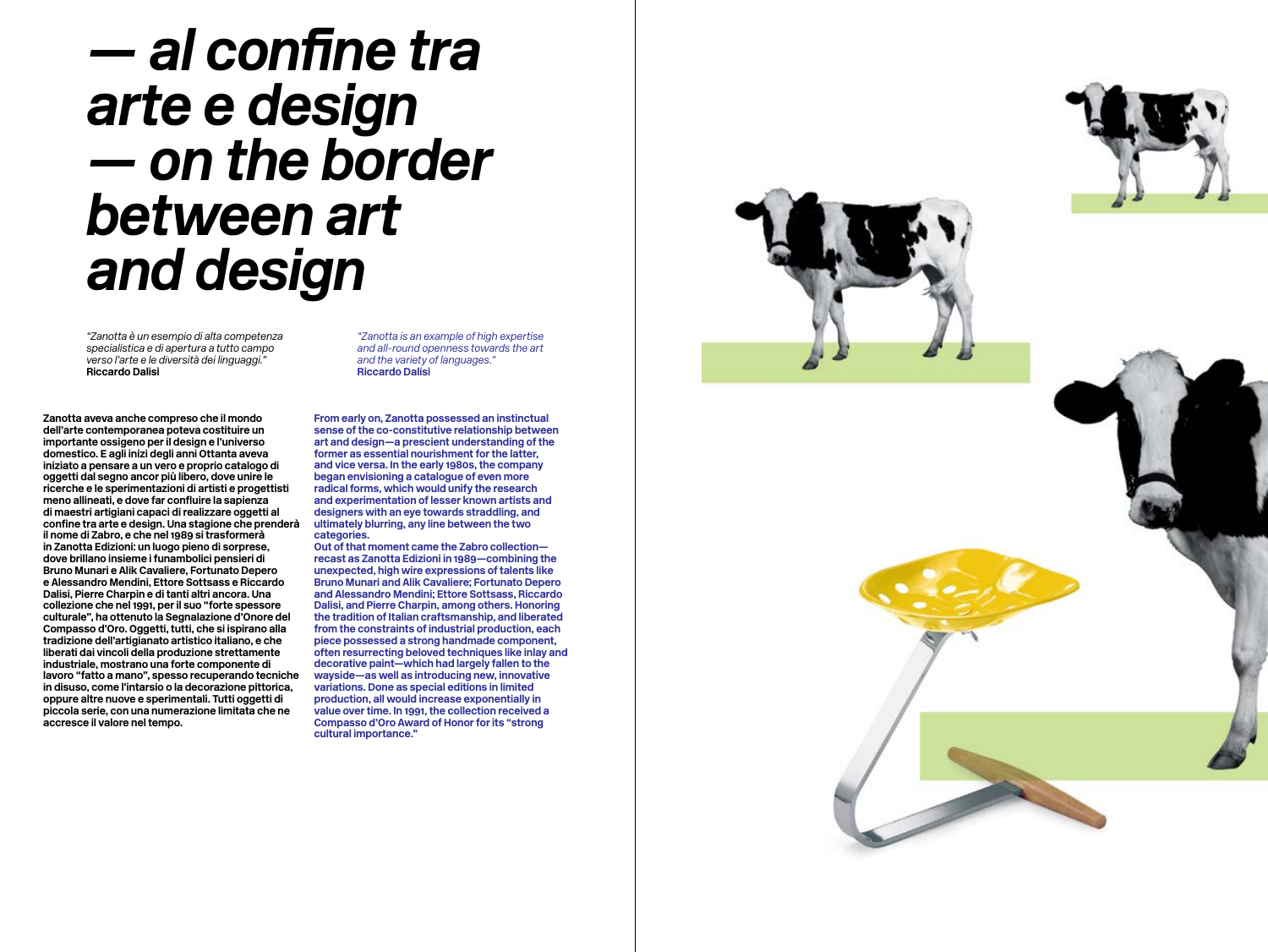#### *— premi, mostre e musei — awards, exhibitions and museums*

*"Zanotta è di certo una bandiera del design 'made in Italy'. E lo è proprio per non essere stata solo un'azienda, ma un percorso culturale. Molti pezzi del suo catalogo sono di fatto delle anomalie, cose poco incasellabili con le regole degli estratti conto e delle cifre. Sono degli esperimenti per immaginare delle diversità nel concepire gli ambienti domestici. Con molto anticipo e molto coraggio."* **Mario Piazza**

**51 prodotti premiati. 8 riconoscimenti internazionali. 3 premi Compassi d'Oro. 297 prodotti nelle collezioni permanenti in 47 musei nel mondo. Grazie all'introduzione di innovazioni formali, tipologiche e tecnologiche, molti prodotti Zanotta sono oggi vere e proprie icone riconosciute nella storia del design, citate nei libri ed esposte nei più importanti musei di arti decorative: oggetti come Sacco, Mezzadro, Sciangai, Quaderna, Tonietta, Leonardo e tanti altri ancora, tutti best e long seller da decenni, attuali e geniali ancora oggi. Zanotta è stata tra le prime aziende a comprendere la necessità di promuovere e sostenere attività culturali in forma di mostre e convegni, eventi non direttamente legati alla produzione ma in modo più ampio alla ricerca e allo studio dei diversi ambiti della progettazione e della creatività. E così nel corso degli anni Zanotta ha sostenuto molteplici iniziative per diffondere lo sviluppo delle tematiche legate al design dell'oggetto d'arredo e all'abitare, affiancando alla sua attività produttiva un'intensa attività di promozione culturale, e partecipando a più di 380 mostre e alle riflessioni critiche più significative degli ultimi quarant'anni.**

*"Zanotta is certainly one 'Made in Italy' design flag, and that's because it hasn't been just a company, but a cultural journey. Many pieces in its catalogue are made up of anomalies, things that are hard to classify with bank statement rules and numbers. They are experiments for envisaging the many different ways to conceive a domestic environment, well in advance of others and with a lot of courage."* **Mario Piazza**

**Representing landmark innovations in typology, technology, and form, many of Zanotta's products are recognized today as true icons in the annals of design, referenced in academic books and exhibited in the most prestigious decorative arts institutions around the world. To date, the brand's ever-expanding pedigree includes 51 award-winning designs, eight international recognitions, three Compassi d'Oro awards, and 297 pieces in the permanent collections of 47 museums. And some of its longtime, multi-awarded best sellers—the Sacco, Mezzadro, Sciangai, Quaderna, Tonietta, Leonardo and others—remain just as relevant and sought after now as in previous decades. But beyond the accumulation of accolades, Zanotta was among the first furniture companies to also recognize the inherent value in promoting and supporting cultural activities not directly connected to their own production—exhibitions and conventions that contribute to aesthetic knowledge and man's approach to the built environment in a broader way. Over its decades-long tenure, the Zanotta's supplemented its production activities with participation in more than 380 exhibitions and a slew of initiatives tackling some of the industry's most critical questions.** 

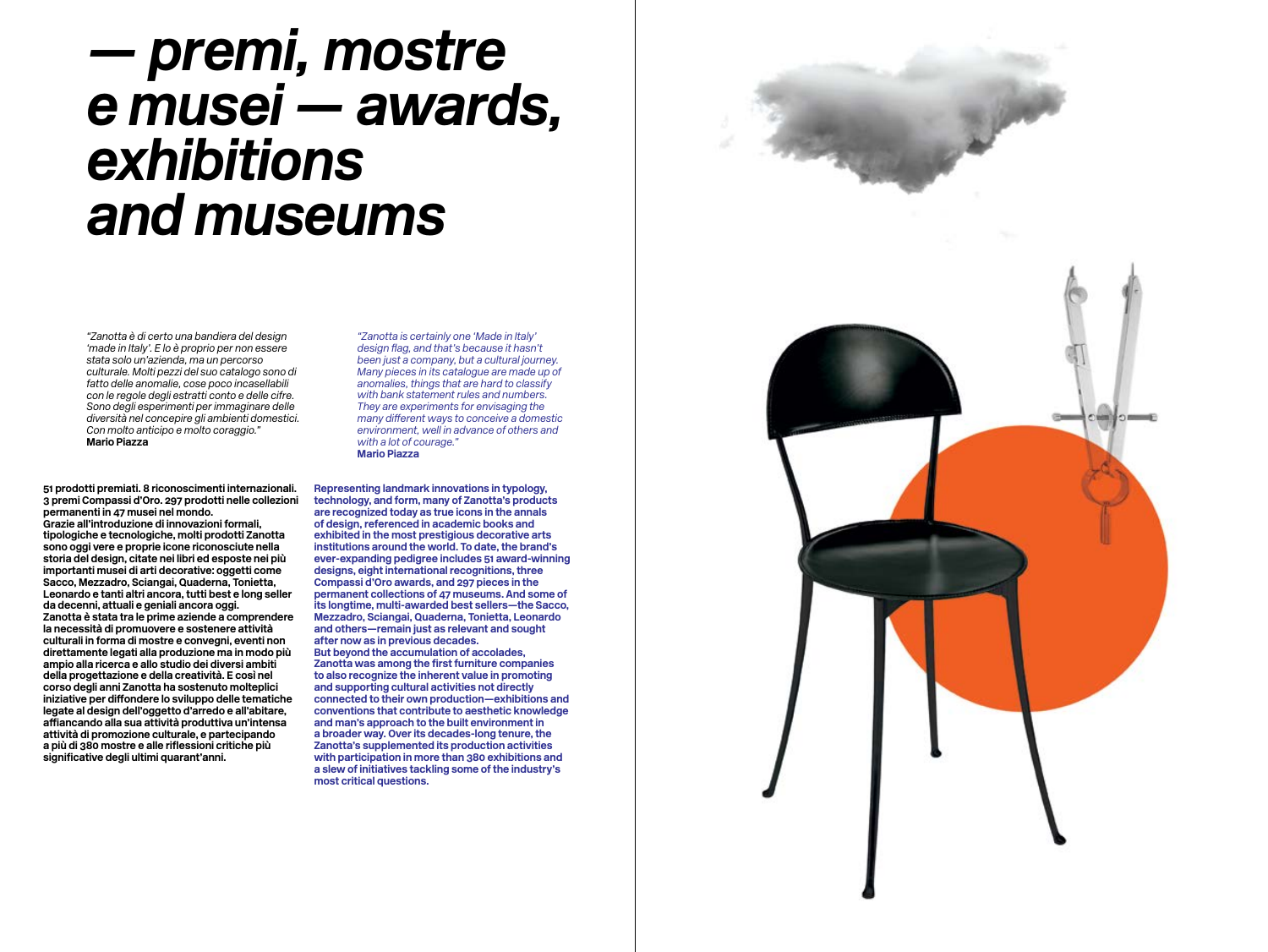### *— allestimenti e comunicazione — set-ups and communication*

**Mostrare gli esiti del proprio lavoro non vuol dire solamente esporre gli oggetti della produzione, arrivati a compimento dopo mesi e a volte anni di verifiche e sperimentazioni. Vuole anche dire presentarsi progettando un modo ad hoc di proporre e comunicare, sinergicamente e in affinità, il proprio nuovo patrimonio. E a questo aspetto Zanotta ha sempre dato una particolare attenzione, dagli ormai mitici allestimenti degli anni Settanta, coraggiosi e provocatori, ai superbi allestimenti di Achille Castiglioni degli anni Ottanta e Novanta, passando alle immagini più domestiche ma non meno raffinate degli stand di Bertero-Panto-Marzoli degli anni Duemila, fino al nuovo percorso intrapreso con i progetti dello studio Calvi-Brambilla. L'universo Zanotta ha visto l'interesse di centinaia di articoli su grandi quotidiani e riviste specializzate, sulla pubblicistica di costume e sui principali canali televisivi e web. La sua produzione è stata accolta in centinaia di mostre culturali, e oggetto di tre studi approfonditi che hanno dato origine a tre diversi volumi: "Mobili come architetture", scritto da Stefano Casciani e pubblicato da Arcadia nel 1984; "Zanotta. Design per passione", scritto da Raffaella Poletti e pubblicato da Electa nel 2004, e "Design: 101 storie Zanotta", scritto da Beppe Finessi e pubblicato da Silvana Editoriale nel 2015.**

**Exhibiting the results of one's own work does not mean just displaying objects of production that have come into fruition after months and sometimes years of testing and experimentation. It also means presenting oneself by projecting in an ad hoc way to propose and communicate, synergistically and in affinity, one's own new patrimony. To this aspect, Zanotta has always paid particular attention, from the now-legendary courageous and provocative productions of the 1970s, to the superb settings of Achille Castiglioni in the 1980s and 1990s, right through to more domestic but no less sophisticated imaginings of the Bertero-Panto-Marzoli stands of the 2000s, along with the new path undertaken with the projects of the Calvi-Brambilla studio. The Zanotta universe has been the subject of interest for hundreds of articles in major newspapers and magazines, of fashion publications and major television channels and websites. Its production has been received by hundreds of cultural exhibitions and has been the subject of three in-depth studies that gave rise to three books: "Furniture as architecture", written by Stefano Casciani and published by Arcadia in 1984; "Zanotta. Design for passion", written by Raffaella Poletti and published by Electa in 2004, and "Design: 101 Zanotta stories" written by Beppe Finessi and published by Silvana Editoriale in 2015.**



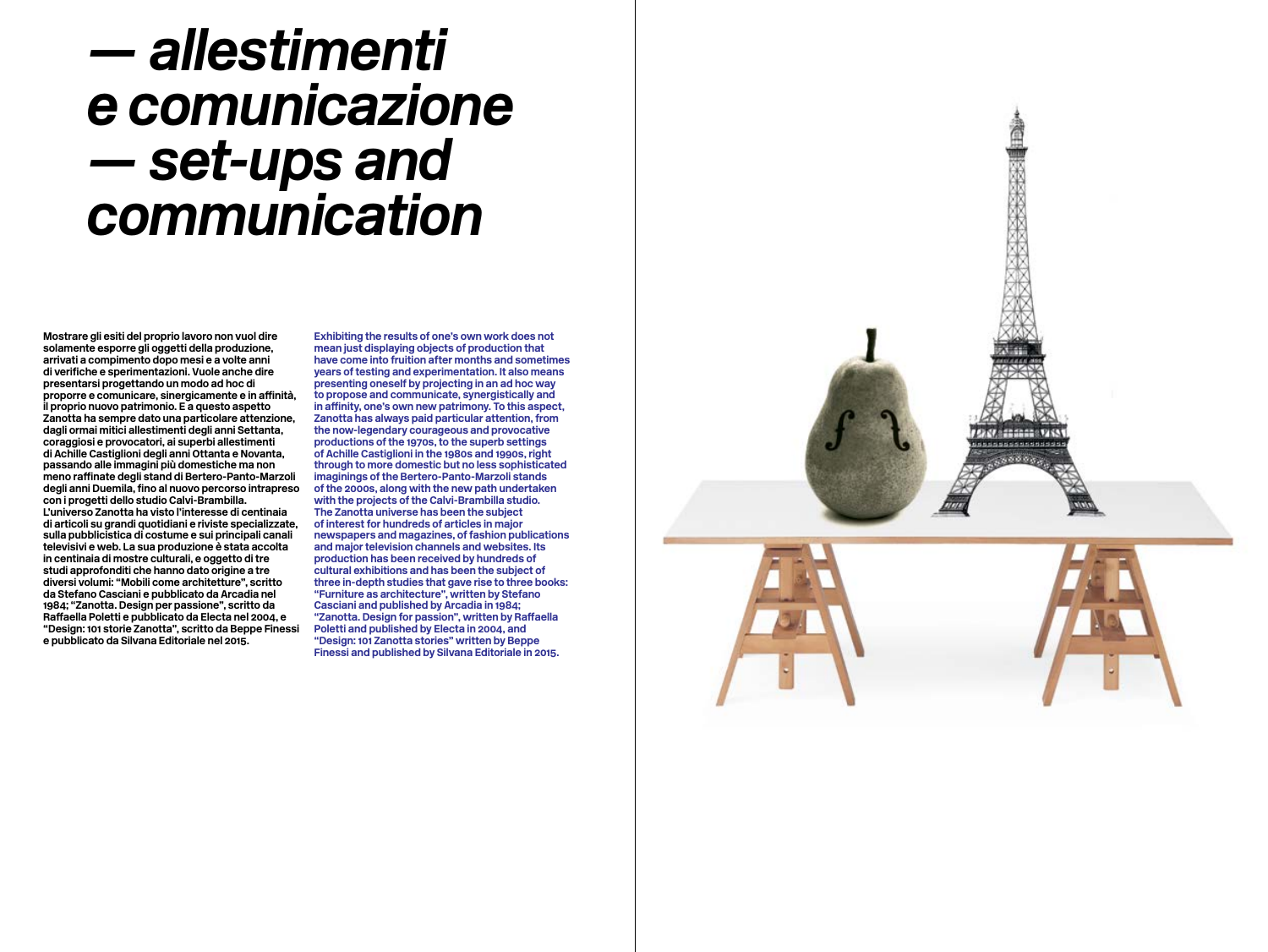### *— grafica graphic design*

*"Occhi sensibilissimi sul mondo quelli di un personaggio colto che per Zanotta è stato anche lo storico art director della metà degli anni Sessanta. Ovvero Michele Provinciali, uno dei padri della grafica italiana, l''umanista'che ha portato nella comunicazione visiva del nostro paese nuovi sapori e temperature altre, cercando il dialogo con la vita di tutti i giorni, accorgendosi per noi della bellezza di un gruppo di saponette consumate o di una fila di gessetti colorati: «raccolgo le cose comuni… quelle che si vedono sempre e non si guardano»".*  **Beppe Finessi**

**Da quando Mario Scheichenbauer nel 1963 realizza il primo marchio con una "Z" bianca su un tondo nero, sottolineata dalla dicitura "Zanotta Poltrone", passando per il progetto di Michele Provinciali che nel 1966 era diventato direttore artistico dell'azienda, a quello di Marcello Minale di poco successivo, e fino al contributo significativo di Pierluigi Cerri degli anni Ottanta, l'attenzione ai vari aspetti della comunicazione è sempre stata al centro dei pensieri dell'azienda, sia nelle campagne pubblicitarie degli anni Ottanta e Novanta, che ai giorni nostri, con il progetto di immagine coordinata curato da Leonardo Sonnoli, uno dei più significativi grafici internazionali della generazione dopo i maestri, che ha ridisegnato il logotipo "Zanotta", aggiungendo i "due punti" come dichiarazione di apertura verso il futuro, segno particolare di un'azienda da sempre alla ricerca di mondi nuovi.**

*"Eyes extremely sensitive to the world, those of a cultured personality who was also the historical art director for Zanotta in the mid-1960s. That being Michele Provinciali, one of the fathers of Italian graphic design, the 'humanist' who brought to the visual communication of this country new flavours and different temperatures, seeking a dialogue with everyday life, realising for us the beauty of a group of consumed soaps or a row of coloured chalks: «I collate common things... those you always look at and never see»".* **Beppe Finessi**

**Since 1963, when designer and architect Mario Scheichenbauer emblazoned a bold, white "Z" onto a trim black circle, underscored by the words "Zanotta Armchairs," attention to the power of branding—of distilling a company's core values into clear, cogent, and consistent messaging (both verbal and pictorial)—has remained at the forefront of Zanotta's consciousness.** 

**This was a priority evidenced in the logo redesign by Michele Provinciali, whose artistic direction began in 1966, and subsequent adjustments and iterations by Marcello Minale, shortly thereafter, and Pierluigi Cerri in the eighties. More recently, it materialized in the inspired work of internationally renowned graphic artist Leonardo Sonnoli, responsible for the logo's most recent incarnation. In a stroke of minimalist brilliance, boasting maximal impact, Sonnoli affixed a simple colon onto the end of "Zanotta." The addition, he reasoned, would provide a graphic punch. But more than that, it was a deliberate brand message—an expression of optimism for the future and a declaration of openness to discovery.** 

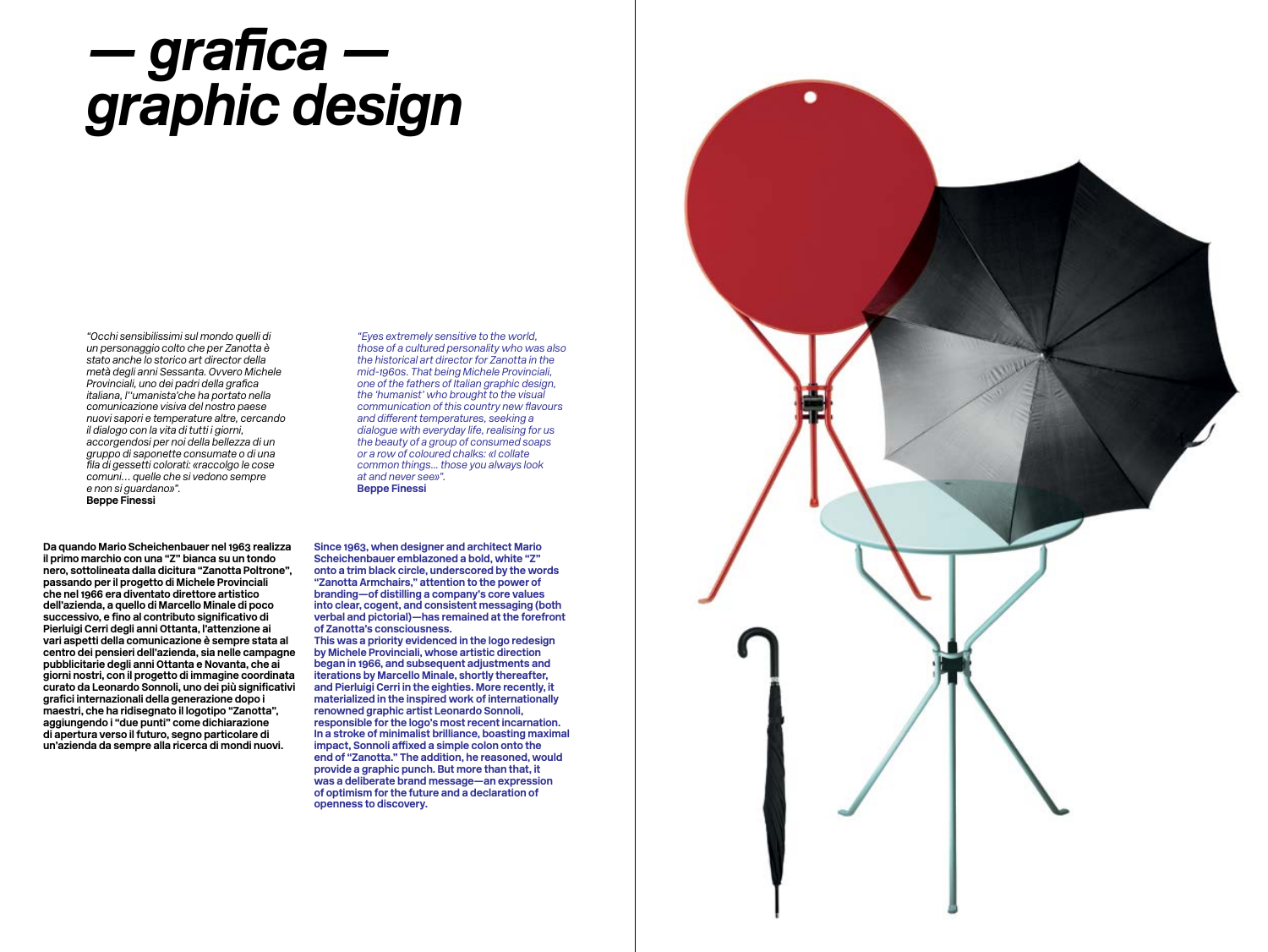### *— collezione collection*

*"Le vicende di Zanotta sono in parte comuni alla fase 'pionieristica' del design italiano, fatta d'intraprendenza, curiosità e apertura al nuovo, favorite da una stagione irripetibile della storia italiana. Un senso di responsabilità che per Aurelio Zanotta significava innanzitutto produrre oggetti dotati di una loro ragione d'essere, attenti all'evoluzione del gusto, mai gratuiti."* **Raffaella Poletti**

**Sono 127 gli autori provenienti da 18 nazioni differenti che hanno lasciato progetti esemplari nell'archivio, nella memoria e nel catalogo di Zanotta, scrivendo così i capitoli migliori della loro storia personale di progettisti di mobili. Perché l'originalità del progetto è sempre alla base nella scelta dei prodotti destinati alla produzione: e l'avere a cuore questo obiettivo ha permesso a Zanotta di proporre in modo originale il lavoro dei grandi maestri a suo tempo dimenticati, insieme a quello di alcuni nuovi talenti, molto spesso "scoperti" per la prima volta, come nel caso di Roberto Barbieri negli anni Novanta e di Damian Williamson e Frank Rettenbacher in anni più recenti. Una collezione caratterizzata da una grande eterogeneità, articolata oggi in più di 200 prodotti tra poltrone, divani, letti, sedie, tavoli, complementi d'arredo, tavolini, mobili vari, prodotti per outdoor ed edizioni numerate e limitate.**

*"Zanotta's events are partly common to the 'pioneering' phase of Italian design, made of entrepreneurship, curiosity and openness to the new. These traits were encouraged by an unrepeatable season in Italian history. A sense of responsibility, which for Aurelio Zanotta especially meant producing items that had a reason to exist, with special focus on the evolution of taste. They were never gratuitous objects."* **Raffaella Poletti**

**With more than 200 currently available items incorporating the visions of 127 designers hailing from 18 countries, Zanotta's catalogue is marked by a distinct, and indeed exceptional, degree of heterogeneity. But the common thread running through those items, and perhaps the cornerstone of the Zanotta project, is a flair for originality whether it issues from the masters and unsung heroes of history, or those still destined to be discovered, as in the case of Roberto Barbieri in the 1990s and Damian Williamson and Frank Rettenbacher more recently. Product types include sofas, beds, chairs, tables, accessories, and a bevy of creations for outdoor, among them numbered and limited editions.** 





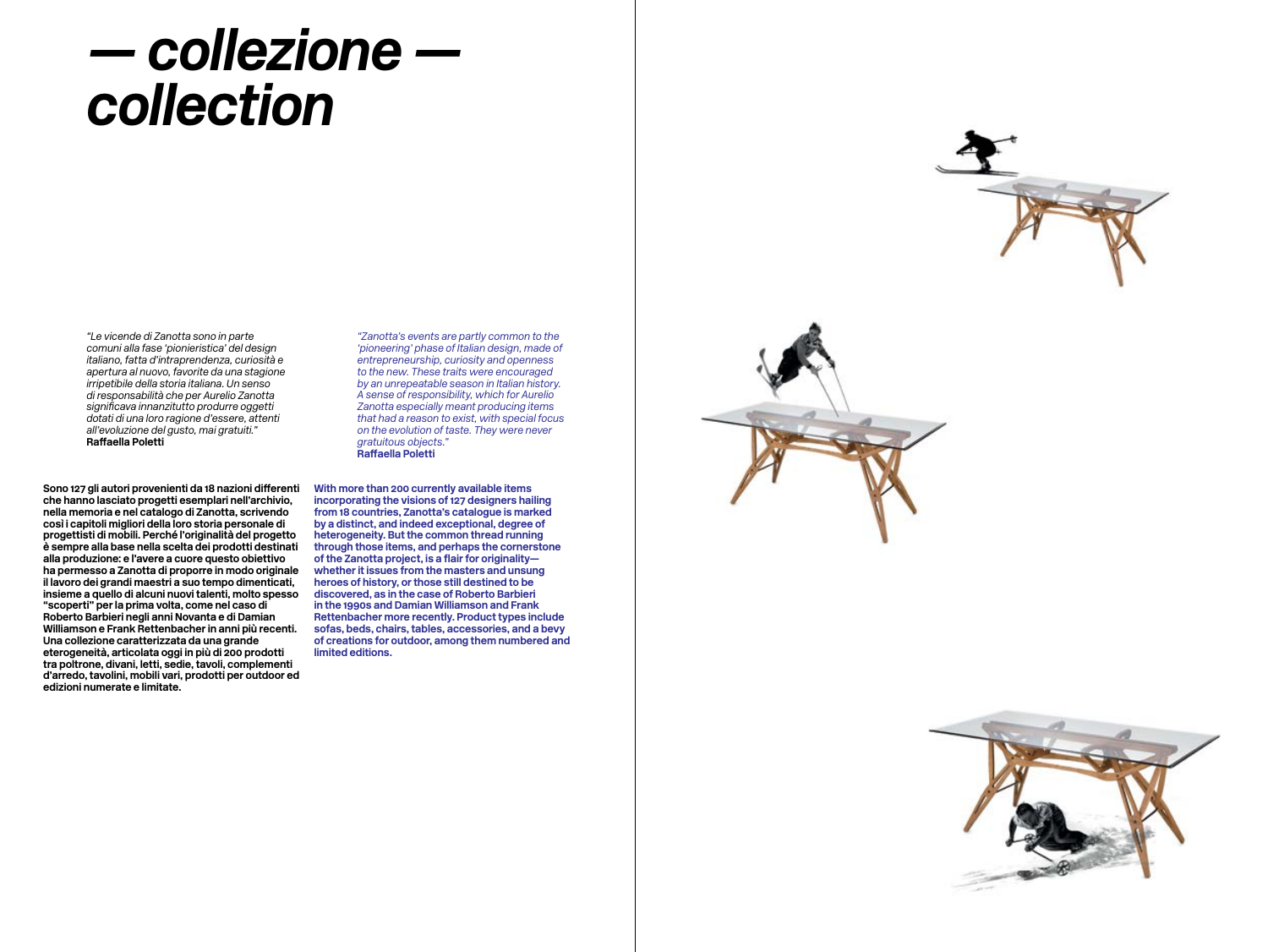*"Penso che il segreto del successo di Zanotta in questi ultimi anni stia nella misura con cui porta avanti il mix di sperimentazione e attenzione ai modi di vita dell'abitare contemporaneo."* **Stefano Casciani**

**Una collezione di prodotti realizzati in differenti materiali quali il legno, l'acciaio, l'alluminio e altri tipi di metalli, i marmi e i graniti, oltre a diversi materiali plastici. Oggetti rivestiti con decine di tipologie di tessuti, declinati in una vasta gamma di colorazioni, e da diversi tipi di pelli, il tutto per offrire una efficace risposta alle esigenze dei clienti e alle richieste del mercato.** 

**L'attenzione alla cura di ogni aspetto della produzione, e la fattura puntualmente artigianale eseguita in molti dei passaggi di lavorazione, permette a Zanotta di realizzare anche oggetti fortemente personalizzati, quindi sostanzialmente unici, secondo le richieste speciali di una committenza sofisticata. Esecuzioni "su misura" che vanno dalla scelta dei "tessuti cliente" per la produzione di imbottiti, fino alla realizzazione di "pezzi speciali", in accordo tra le necessità del cliente, la sensibilità del progettista e il catalogo dell'azienda stessa.**

**La grande varietà dei linguaggi presenti nel catalogo Zanotta ha permesso ai prodotti di inserirsi con agilità, cultura e gusto nei migliori esempi di arredamento contemporaneo, dalle case progettate dai grandi architetti agli alberghi, ai ristoranti, ai musei e agli uffici di rappresentanza più significativi realizzati negli ultimi trent'anni.** 

**E proprio a un certo tipo di forniture, destinate a un genere di contract più sofisticato, che il catalogo Zanotta si rivela particolarmente adatto: quando è necessario offrire oltre alle qualità tecnologiche e costruttive anche diverse varietà di stili, così da assecondare le identità differenti della migliore progettazione internazionale.**

*"I think the secret of Zanotta's success over these last years is in its way of carrying forward a mix of experimentation and attention to a contemporary lifestyle's way of being."* **Stefano Casciani**

**Deliberate, multi-stepped, and precisely executed, Zanotta's fastidious production process provides opportunities for customization at virtually every turn. And the availability of sundry materials the full gamut of woods, metals, stones and upholstery in dozens of fabric types and countless colorways renders every custom piece completely unique.** 

**In general, custom execution can range from simple fabric choice to the utterly and inimitably bespoke, marrying client preferences with designer sensibilities and the generous allowances of the Zanotta catalogue. Ultimately, though, the client is paramount.** 

**Zanotta's capacity to express each product in a language consistent with its clients' specifications means that every piece can integrate into a given interior quickly and seamlessly—from high-end residential and hospitality to respected museums and cultural institutions to the offices of leading Fortune 500's. Every year, that capacity draws a more sophisticated and exacting crop of clients including some of the boldest international names in interior design, and others with a well-defined aesthetic vision and the confidence that Zanotta can help them realize it.** 



### *— prodotti 'custom' e progetti speciali — 'custom-made' products and special projects*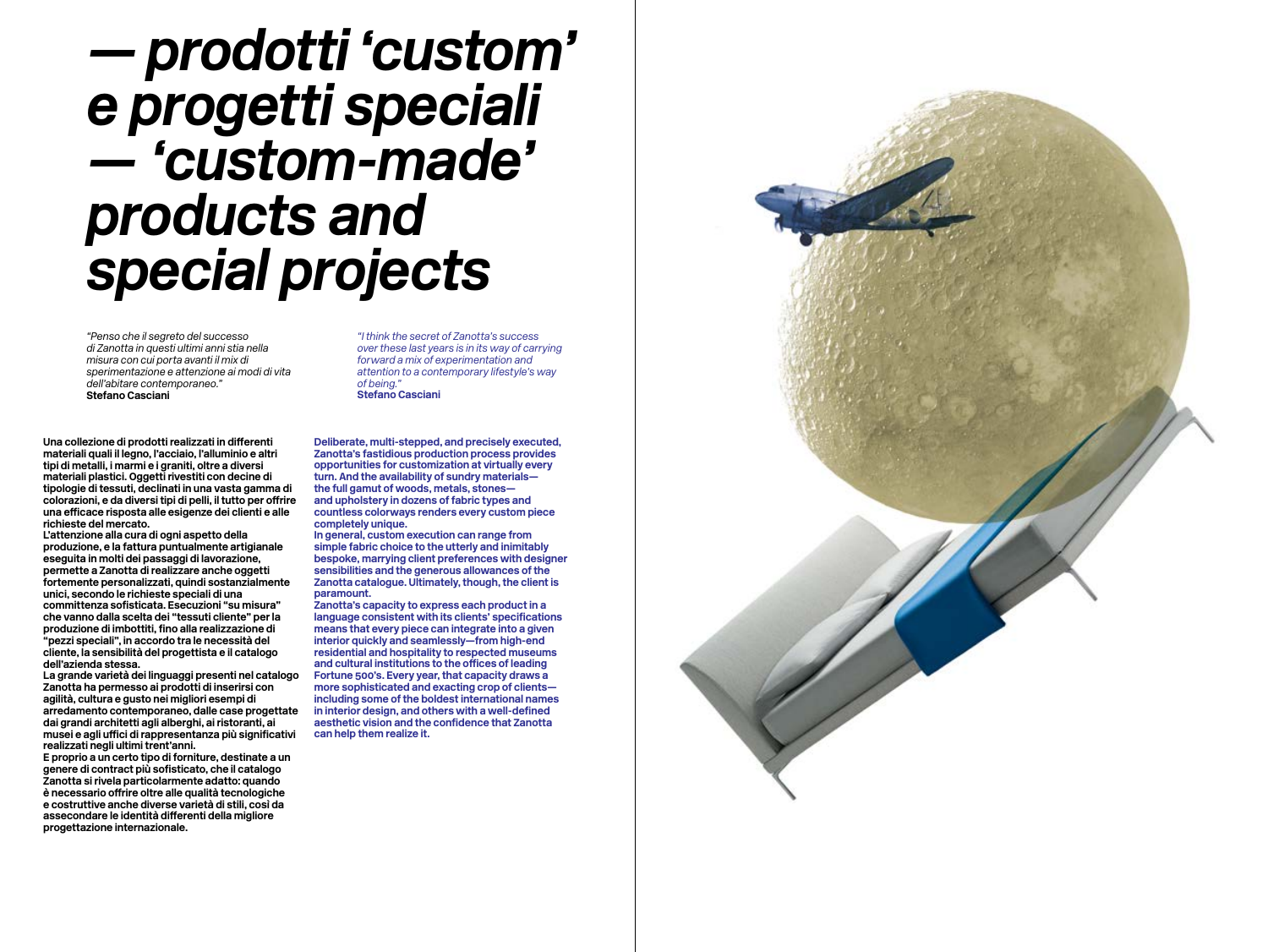## *— qualità quality*

*"Il primato di Zanotta è la capacità di far tesoro della sua storia, di riconoscersi nelle sue radici, pur investendo in nuova progettualità."* **Cristina Morozzi**

**Qualità è la parola a cui viene affidato il compito di spiegare con efficacia il prodotto Zanotta. Qualità dei materiali impiegati, sempre di primissima scelta; delle tecnologie utilizzate e delle lavorazioni eseguite con cura artigianale, in modo da valorizzare ancor di più le caratteristiche peculiari dei legni, dei metalli, delle pelli e dei tessuti impiegati. Non ultima la qualità, intesa come eccellenza, del disegno degli oggetti prodotti, che per mano dei migliori progettisti risultano modelli innovativi e di riferimento per tutto l'universo del design. Qualità che significa pregio delle finiture, cura dei dettagli, funzionalità e comfort.**

**Qualità che è sinonimo di sicurezza e di durata nel tempo, caratteristiche riscontrabili in ogni prodotto della collezione Zanotta, e testate attraverso prove di resistenza condotte per rispettare le normative più severe e raggiungere gli standard a cui l'azienda fa riferimento.**

**Qualità che vuol dire un eccellente servizio e assistenza post-vendita: un impegno senza compromessi volto a garantire qualità costante nel tempo, attraverso prodotti longevi, progettati e realizzati per durare nel tempo, e per i quali Zanotta propone un servizio di assistenza unico e "su misura", con ricambi, fodere e altri tipi di manutenzione offerti anche molti anni dopo il primo acquisto.**

**Qualità che vuole inoltre dire credibilità e affidabilità: Zanotta è socio fondatore di Altagamma, associazione che dal 1992 riunisce le aziende dell'eccellenza italiana, i cui marchi sono famosi a livello internazionale, e la cui mission è promuovere l'industria italiana di alto profilo e la cultura che la sostiene.**

*"Zanotta's winning talent is its capability to put value on its past and to identify with its roots, while investing in new design."* **Cristina Morozzi** 

**Quality is perhaps the aptest and most efficient word to characterize Zanotta, and relevant to every facet of its operation: quality of materials, always premium; of production technologies, invariably cutting edge. Then there's quality of performance, encompassing a product's safety and durability over time—which Zanotta evaluates via thorough endurance tests, assessing compliance with the strictest industry regulations as well as the brand's own high standards.** 

**Of course, there's also the unrivaled quality of Zanotta's craftsmanship—the pride and artisanal expertise showered lovingly on every product and apparent in details and finishing and the maximization of inherent material beauty. Of no less importance—but perhaps implied—is Zanotta's quality of design, the formal excellence of products shaped by the deftest hands in contemporary design to serve as models and points of reference for the entire industry.** 

**At Zanotta, quality also extendst to after-sales service and support—represented by the brand's uncompromising commitment to ensuring satisfaction over time, and special "made-tomeasure" service, wherein spare parts, specific coverings, and other types of maintenance are available for years after the initial purchase. And finally, there's quality as it relates to spirit and soul of the brand itself, and its sense of obligation and commitment to the design community. Zanotta is a founding member of Altagamma, an association that, since 1992, has championed excellent Italian design on the international stage.** 

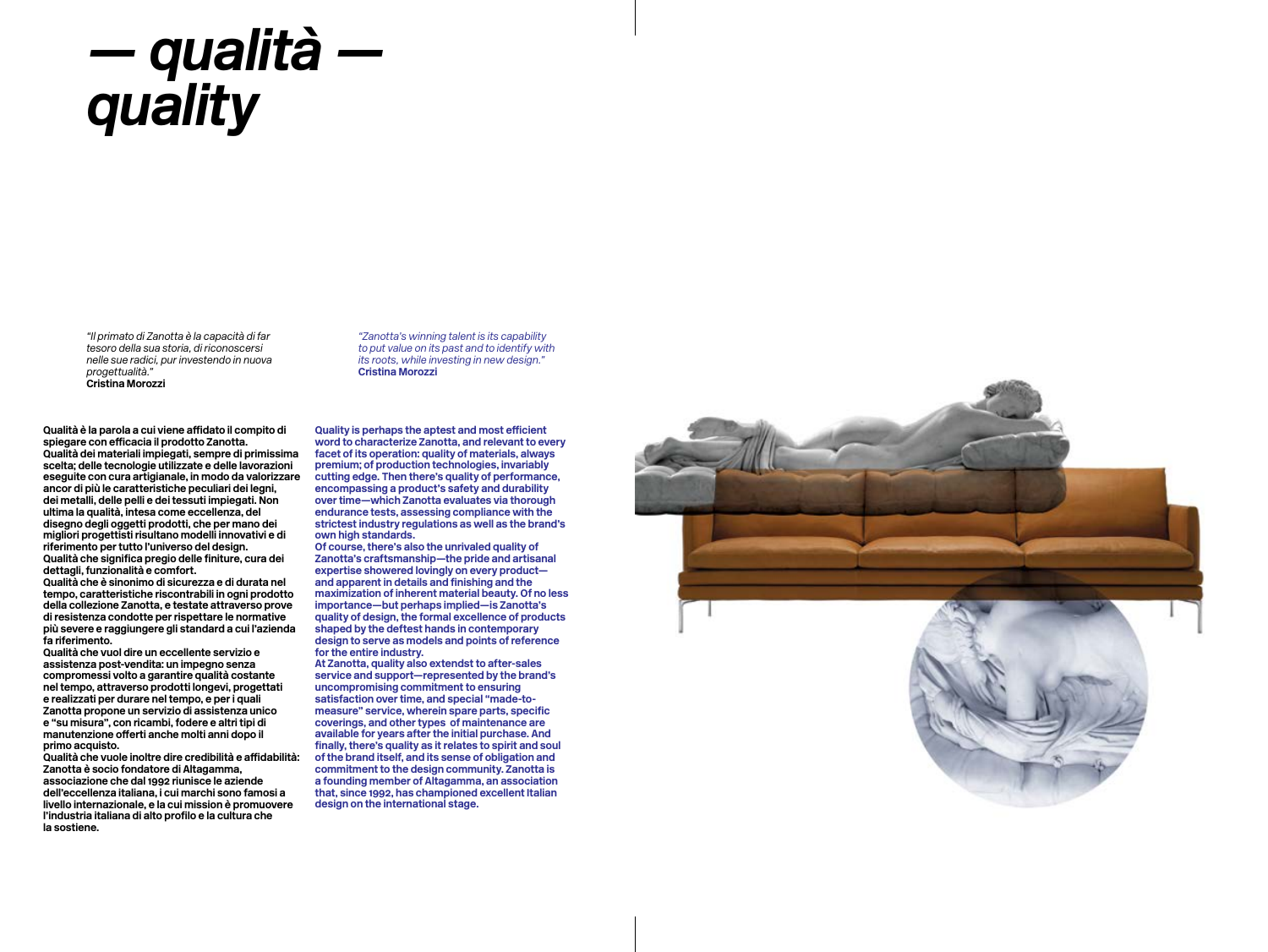#### *— ricerca, tecnologie e certificazioni — research, technologies and certifications*

**Il lavoro che porta alla realizzazione degli oggetti che entrano nel catalogo dell'azienda comporta un lungo iter di studio, discussione, prototipazione, verifica e definizione finale di ogni minimo dettaglio: lavoro che avviene in costante e diretto rapporto con il progettista, legame che è alla base del successo del marchio Zanotta e dell'unicità dei sui prodotti.** 

**I materiali e le tecnologie impiegate nella produzione sono diverse decine, e vanno dalla pressofusione di alluminio allo stampaggio rotazionale, dalla schiumatura del poliuretano espanso alla forgiatura del metallo, dalla fusione di bronzo allo stampo a iniezione, fino a molte lavorazioni artigianali, come l'intarsio ligneo e la decorazione policroma fatta a mano.**

**Zanotta rispetta le certificazioni internazionali UNI EN ISO 9001:2008 per i sistemi di gestione della qualità, e OHSAS 18001:2007 per la salute e la sicurezza sui luoghi di lavoro. Ha inoltre ottenuto la certificazione di qualità del prodotto TÜV PROFICERT-product. L'iter della certificazione di prodotto è stato attualmente applicato a una parte della produzione recente e i prodotti certificati sono stati scrupolosamente esaminati per verificarne le conformità con i requisiti specificati, inclusi quelli legati alla fornitura di elementi ignifughi, parametro obbligatorio per l'utilizzo in alcuni paesi. Uno sforzo continuo di miglioramento dei processi industriali e dell'organizzazione intera: un approccio integrato, mirato a far sì che ogni attività progettuale, produttiva e distributiva venga condotta nel pieno rispetto dell'ambiente, della salute e della dignità della persona, così da garantire alle generazioni future un'alta qualità della vita.**

**Behind the scenes at Zanotta, production alone is an umbrella that can encompass several dozen processes, such as aluminum die casting, rotational moulding, polyurethane foam expansion, metal forging, bronze fusion, mould injections, and a host of artisanal techniques including wooden inlay and polychromatic hand-decoration.** 

**But, to ensure success, each piece is also subject to a meticulous series of steps beyond physical production before being admitted into the Zanotta catalogue. Among them: exhaustive formal and material study followed by extensive discussion, prototyping, testing, and detail adjustment—all done in constant and direct contact with the designer, whose satisfaction constitutes a bedrock of the brand's success.** 

**Zanotta is in full compliance with UNI EN ISO 9001:2008 international standards for quality management systems and OHSAS 18001:2007 standards for health and safety in the workplace, and has earned the TÜV PROFICERT-product quality certification, establishing compliance with specified prerequisites such as those related to fire-retardant elements mandatory for sale in certain countries. Above all, Zanotta strives continuously to improve its industrial processes—and operation at large taking an integrated approach aimed at ensuring that each step in the design, production and distribution processes is accomplished with absolute respect for the environment, and for the health and happiness of both current employees and future generations.**

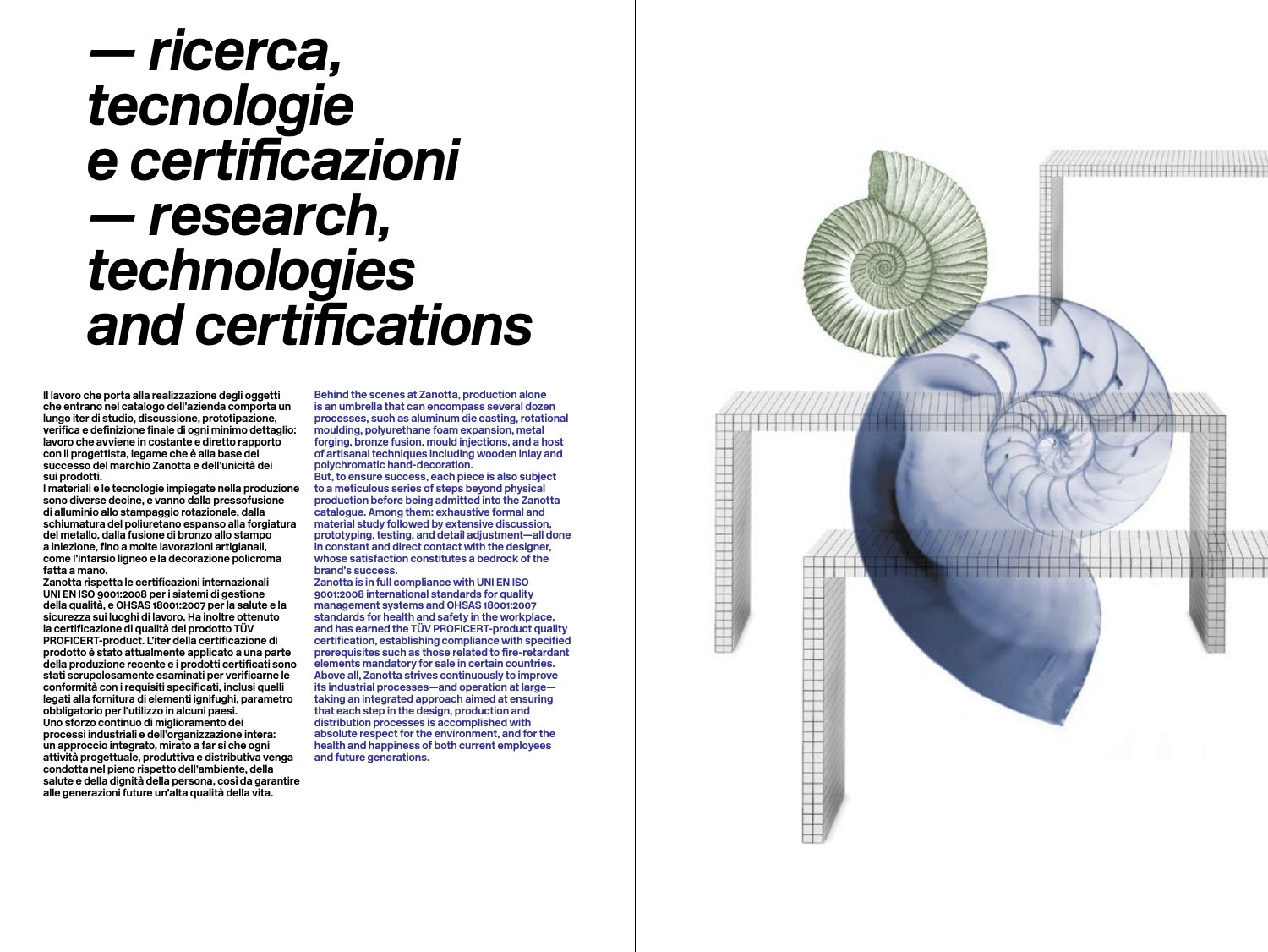### *— sede e sito produttivo — headquarters and production site*

*"Zanotta, come altre industrie del design italiano, ha compiuto positivamente il suo salto generazionale. Esiste una Zanotta storica ed eroica, quella di Aurelio, ed esiste oggi una Zanotta giovane e aggiornata. Le forme oggi corrispondono ai nuovi designer, ai nuovi materiali e nuovi trend. E questo rinnovo mi sembra essere ben radicato e collegato alla grande tradizione dell'azienda, in un'ideale continuità di stile e di metodo."* 

**Alessandro Mendini** 

**La produzione degli oggetti avviene in gran parte all'interno degli stabilimenti di Nova Milanese, estesi su una superficie di 16000 mq, con circa 90 dipendenti di cui la metà occupati direttamente nella produzione, veri e propri artigiani specializzati nelle particolari lavorazioni di pelle e tessuti per gli oggetti imbottiti realizzati internamente. All'interno dell'azienda avvengono anche le operazioni di assemblaggio e di finitura di alcuni modelli di sedie, tavoli, complementi e mobili vari realizzati dai fornitori tecnologicamente più avanzati del tessuto produttivo italiano, in gran parte presenti nel territorio del nord Italia: per questo la produzione Zanotta è al 100% "Made in Italy".**

**La distribuzione commerciale si avvale di 3 Flagship Store (Milano, New York e Miami) e più di 800 rivenditori selezionati, con una presenza in oltre 60 paesi e con una quota di esportazioni che supera l'80% del fatturato.**

*"Zanotta, like many other Italian design industries, has successfully jumped the generation hurdle. There is still a historic and heroic Zanotta, the one belonging to Aurelio, and today there is a young and upto-date Zanotta. Shapes now correspond to new designers, new materials and new trends. This renewal seems to me to be deep-rooted and connected to the great traditions of the company, in an ideal continuity of style and method."* **Alessandro Mendini**

**Production takes place mainly within Zanotta's Nova Milanese factory, encompassing 16,000 square metres and 90 employees, half of whom are skilled artisans engaged directly in manufacturing—and particularly in the processing of leather and fabrics for upholstered items. Assembly and finishing operations are carried out for certain models of chairs, tables, accessories and various furniture items created by the most technologically-advanced suppliers in Italian production, largely operating in Northern Italy. As such, Zanotta production is 100% "Made in Italy". The commercial distribution is supported by 3 Flagship Stores (Milan, New York and Miami) and more than 800 selected resellers, with a presence in over 60 countries and a quota of exports exceeding 80% of turnover.**

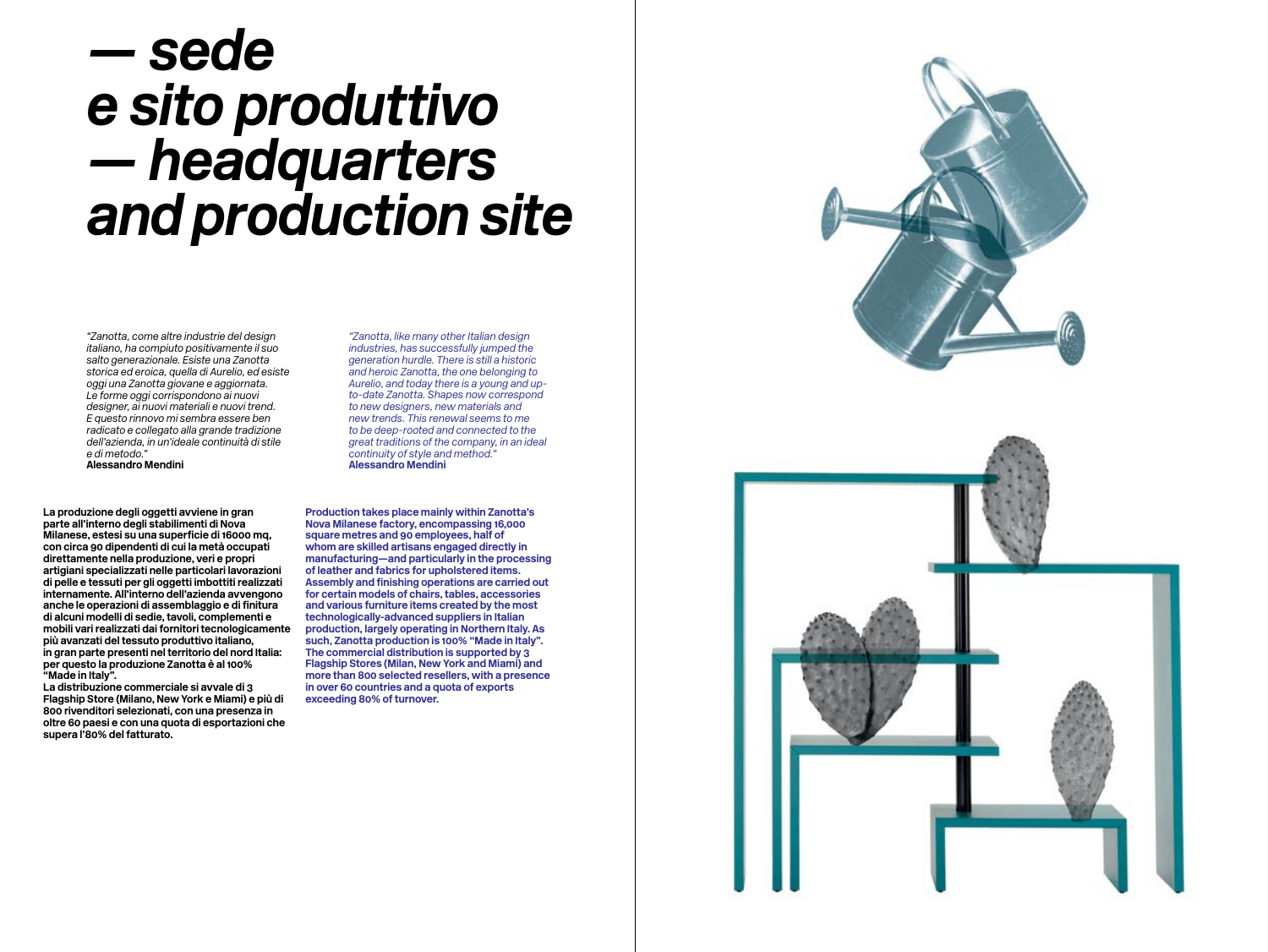#### *— prodotti collezionati nei musei products in museum collections*

**\*Zanotta Edizioni**

I

J

K

L

M

P

Q

S

T

U

 $\bigvee$ 

Z

A **Alfiere Allunaggio April 2120 April Arabesco Aster Astrolenny\***

B **Basellone Birillo Bistro Blow Brasilia**

C **Calamobio\* Calimero Camilla Cantone Castiglietta Cavour Celestina Cetonia\* Clessidra\* Cumano**

D **Daniele**

E **Elena Elfo\***

F **Fauno Fenis Filicudi Fly Follia Freud**

G **Gaetano Genni Ginestra Giotto Globulo**

**Irma**

**Iudolia\* Izzika\* Joy**

> **Kaketou\* Karelia**

**Lariana Leonardo Lia 2086 Lipari Locus Solus L'Ultimo\* Lunda\***

**Maggiolina Marcuso Mariola Mariposa\* Mezzadro Mikiolone\* Milo Milord Mirandolina**

**Museo** 

**Papilio Poker Polinio\* Portobello Primate**

> **Quaderna 710 Quaderna 2600 Quaderna 2830**

**Sacco 280 Sciangai Sella Serafino Servento Servietto Servino Servobandiera Servofumo Servolibro Servomanto Servomostre Servomuto Servonotte Servostop Sgabillo Singer\* Soft Solus Spartana Spiffero\* Texo\* Throw-Away 1150 Tillus\* Tonietta Trepalle\***

**Ulm**

**Veryround\* Vulcano**

**Zande\* Zazà\* Zilli**

#### *— musei nei quali sono collezionati i nostri prodotti — museums where our products are collected*

**AU Powerhouse Museum** Sydney, Australia (1)

**AT Museum für Angewandte Kunst** Wien, Austria (2) **Freud Museum** Wien, Austria (1)

**BE Design Museum**  Gent, Belgium (12)

**CA The Montréal Museum of Fine Arts** Montréal, Canada (15)

**CZ Uméleckoprumyslové Muzeum** Praha, Czech Republic (4)

**DK The Danish Museum**  Copenhagen, Denmark (1) **Trapholt Museum** Kolding, Denmark (1)



**Konstindustrimuseet** Helsinki, Finland (6)

**FR Musée des Arts Décoratifs**

Bordeaux, France (4) **Fonds Régional d'Art Contemporain** Dunkerque, France (5) **Fond National d'Art Contemporain** Paris, France (2) **Musée des Arts Décoratifs** Paris, France (6)

**Musée National d'Art Moderne** Paris, France (12) **Fond National d'Art Contemporain** Puteaux, France (2) **Musée d'Art Moderne** Villeneuve d'Ascq, France (1)

**DE Kunstgewerbemuseum** Berlin, Germany (17) **Lippisches Landesmuseum**  Detmold, Germany (1) **Kunstmuseum** Düsseldorf, Germany (9) **Museum für Kunst und Gewerbe** Hamburg, Germany (7) **Gustav-Lübcke Museum** 

Hamm, Germany (3) **Museum für Angewandte Kunst** Köln, Germany (15) **Die Neue Sammlung** München, Germany (21) **Vitra Design Museum** Weil am Rhein, Germany (20)

**GB Design Museum at Butlers Wharf** London, Great Britain (6) **Victoria & Albert Museum** London, Great Britain (4)

**GR Thessaloniki Design Museum** Saloniki, Greece (27)

**IL Israel Museum**

Jerusalem, Israel (16) **Tel Aviv Museum of Art** Tel Aviv, Israel (1)

**IT LAB Museo del Design, fondazione Anna Querci** Calenzano, Italy (3)

**Fondazione Triennale Design Museum** Milano, Italy (17) **Civiche Raccolte d'Arte Applicata** Milano, Italy (1) **Museo del Design 1880-1980** Milano, Italy (8) **Centro per l'arte contemporanea Luigi Pecci** Prato, Italy (1)

#### **NL Museum**

**Boijmans -Van Beuningen** Rotterdam, The Netherlands (1)

**NO Nordenfjeldske** 

**Kunstindustriemuseum** Trondheim, Norway (2)

**CH Museum für Gestaltung** Zürich, Switzerland (9)

**US The Chicago Athenaeum**

Chicago, U.S.A. (3) **Dallas Museum of Art** Dallas, U.S.A. (3) **Denver Art Museum** Denver, U.S.A. (2) **Indianapolis Museum of Art** Indianapolis, U.S.A. (5) **Los Angeles County Museum of Art** Los Angeles, U.S.A. (1) **Brooklyn Museum** New York, U.S.A. (1) **Metropolitan Museum** New York, U.S.A. (1) **The Museum of Modern Art** New York, U.S.A. (12) **Philadelphia Museum of Art** Philadelphia, USA (2) **The Saint Louis Art Museum** St. Louis, U.S.A. (3)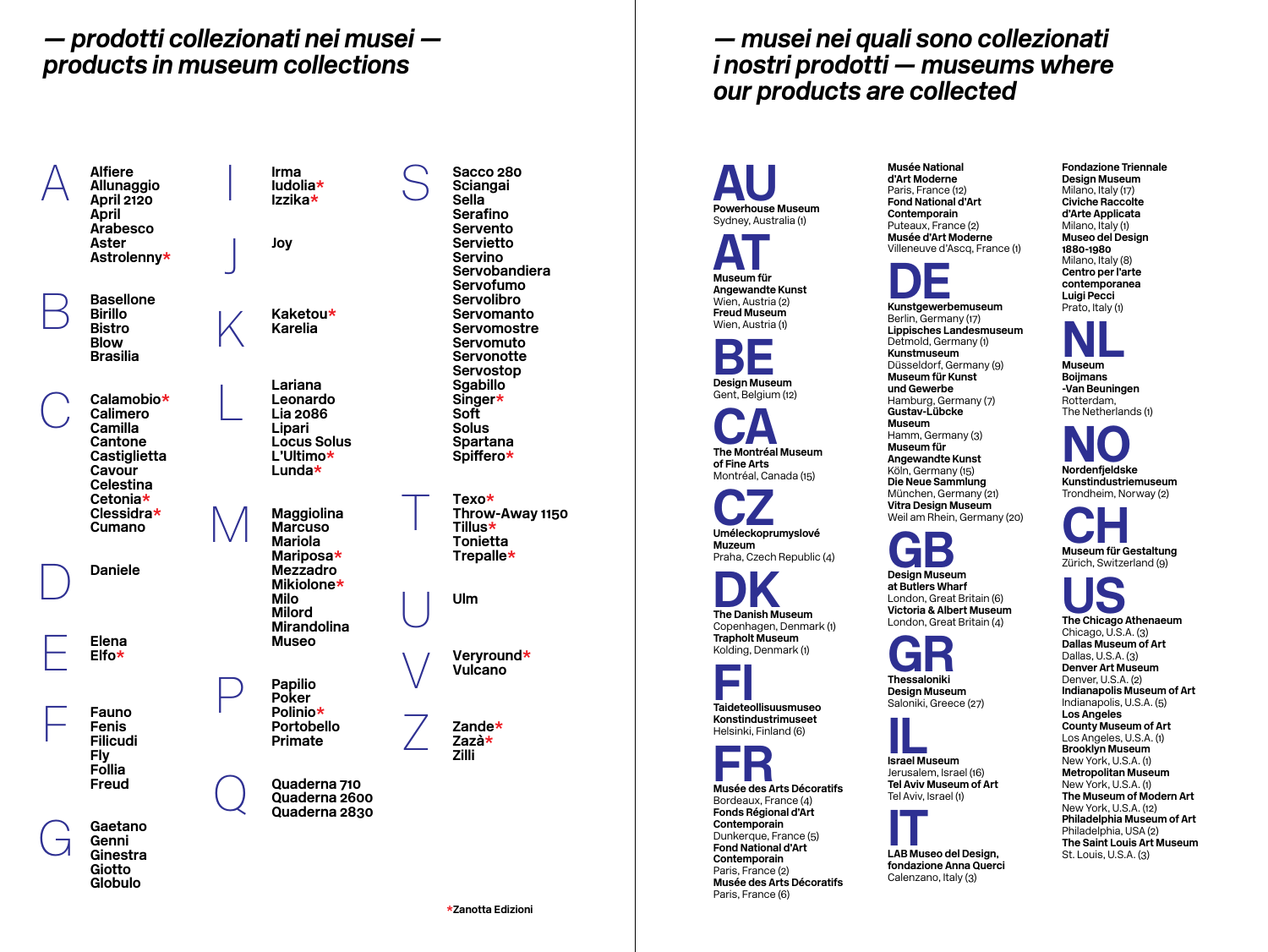#### *— prodotti premiati awarded products*

**\*Compasso d'Oro**

**A A & E Design Tito Agnoli Werner Aisslinger Riccardo Arbizzoni Pietro Arosio Sergio Asti Atelier Oï Gae Aulenti B Roberto Barbieri** 

**Liisi Beckmann Tamar Ben David F. Bertero -** 

**A. Panto - S. Marzoli**

**Max Bill Piero Bottoni Todd Bracher Andrea Branzi Stephen Burks**

**C Louise Campbell**

**Federica Capitani Stefano Casciani Castelli - Minchilli Achille e Pier Giacomo** 

**Castiglioni** 

**Achille Castiglioni Alik Cavaliere Pierluigi Cerri (Gregotti Associati) Pierre Charpin Carlo Colombo Joe Colombo** 

**Hans Coray D Riccardo Dalisi** 

**Paolo Deganello Enrico De Paris** 

**De Pas -** 

**D'Urbino - Lomazzi Fortunato Depero Anna Deplano Gilles Derain Elio Di Franco Alessandro Dubini Noé Duchaufour Lawrance D. D'Urbino - P. Lomazzi**



**F Fattorini + Rizzini** 

**+ Partners Leonardo Fiori**

**For Use G Gatti - Paolini - Teodoro G.P.A. Monti Gregotti - Meneghetti - Stoppino Gualtierotti - Mazzoni Delle Stelle**

**H Häberli - Marchand Alfredo Häberli Aoi Huber Max Huber**

**I I-Bride Salvatore Indriolo**

**K Katherine Krizek Tom Kühne**

**L Willie Landels L'Anverre Ugo La Pietra Kristiina Lassus Franco Legler Corrado Levi Gino Levi Montalcini Arik Levy Lievore, Altherr, Molina Mauro Lipparini Ross Lovegrove LucidiPevere** 

ABCDFGIJLMNPQ  $\overline{\mathsf{A}}$ **Acca Allunaggio Aster Berlino** B **Birillo Brasilia Butterfly**  $\mathbf C$ **Cassia Castiglietta Cumano Drop** D F **Fly** G **Globulo Grand'Italia Guscio \* Invisibile Jack Joy Lia**2086 **Lia**2087 **Loto** M **Maggiolina Marcuso**2530 **Marcuso**2532 **Ninfea** N  $\mathsf{D}% _{T}$ **Petalo Poker Quaderna**710  $\overline{Q}$ **Quaderna**2600 **Quaderna**2830

**M Angelo Mangiarotti I. Marelli - D. Eugeni Enzo Mari Bernard Marstaller Dominique Mathieu Mario Mazzer Alessandro Mendini Roberto Menghi Minale - Simpson Doriano Modenini Carlo Mollino Gabriele Mucchi Bruno Munari**

**N Emilio Nanni**

**Peter Noever**

**O Ora Ïto**

**Kensaku Oshiro P Pagani - Perversi Giuseppe Pagano Ludovica+Roberto Palomba David Palterer Terri Pecora Eleonore Peduzzi Riva Christophe Pillet Alfredo Pizzo Greco Giò Ponti Jacek Popek Giancarlo Pozzi Kuno Prey Michele Provinciali**

**R Karim Rashid**

**Prospero Rasulo Frank Rettenbacher Gastone Rinaldi Garth Roberts Mark Robson Gabriele Rosa**

**S Carlo Santi Patrizia Scarzella Mario Scheichenbauer Orsina Sforza Sigla - Bani, Penati, Scarzella Ettore Sottsass jr. Sottsass Associati Giotto Stoppino Superstudio Ilkka Suppanen**

**T Pepe Tanzi Ilmari Tapiovaara Alexander Taylor Giuseppe Terragni Joe Tilson Mika Tolvanen Oscar Tusquets Tusquets - Clotet**

**V Hans von Klier**





#### *— designers —*

**Raw Ricreo Sacco**280 **Santina Sciangai \* Servento Servobandiera Servolibro Servomanto Servomostre Servostop Soft Speed Spiffero Tempo Throw-Away**1150 **Toi Tonietta \* Unanotte Veryround Zurigo**

RSS<br>TUVZ

Τ

 $\bigcup$ 

 $\overline{\mathsf{V}}$ 

 $\overline{Z}$ 

R

S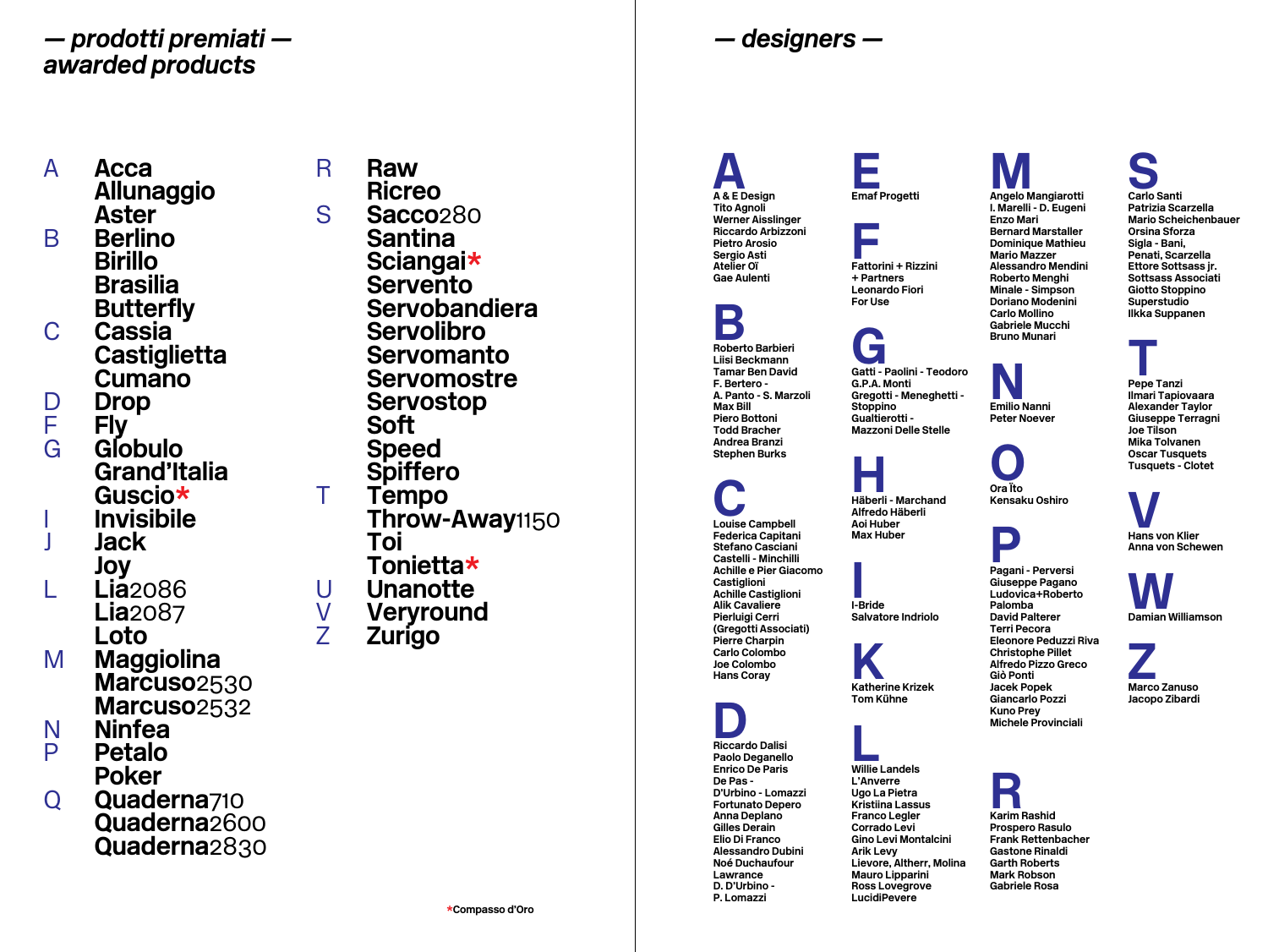